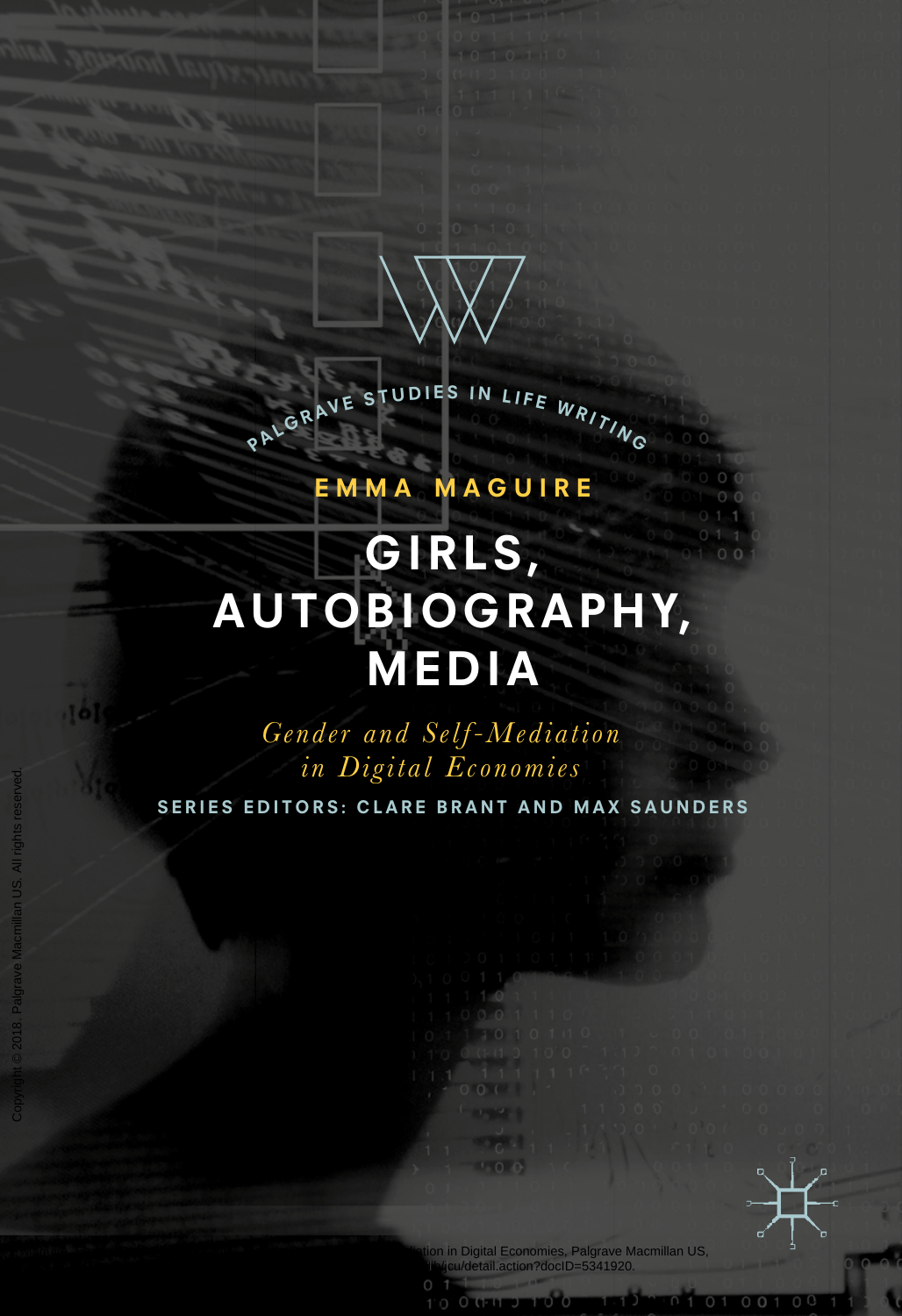#### Palgrave Studies in Life Writing

Series Editors Clare Brant Department of English King's College London London, UK

Max Saunders Department of English King's College London London, UK

Maguire, Emma. Girls, Autobiography, Media : Gender and Self-Mediation in Digital Economies, Palgrave Macmillan US, 2018. ProQuest Ebook Central, http://ebookcentral.proquest.com/lib/jcu/detail.action?docID=5341920. Peologies and the season of the season of the season of the season of the season of the season of the season of the copyright Created from jcu on 2019-03-11 19:29:49.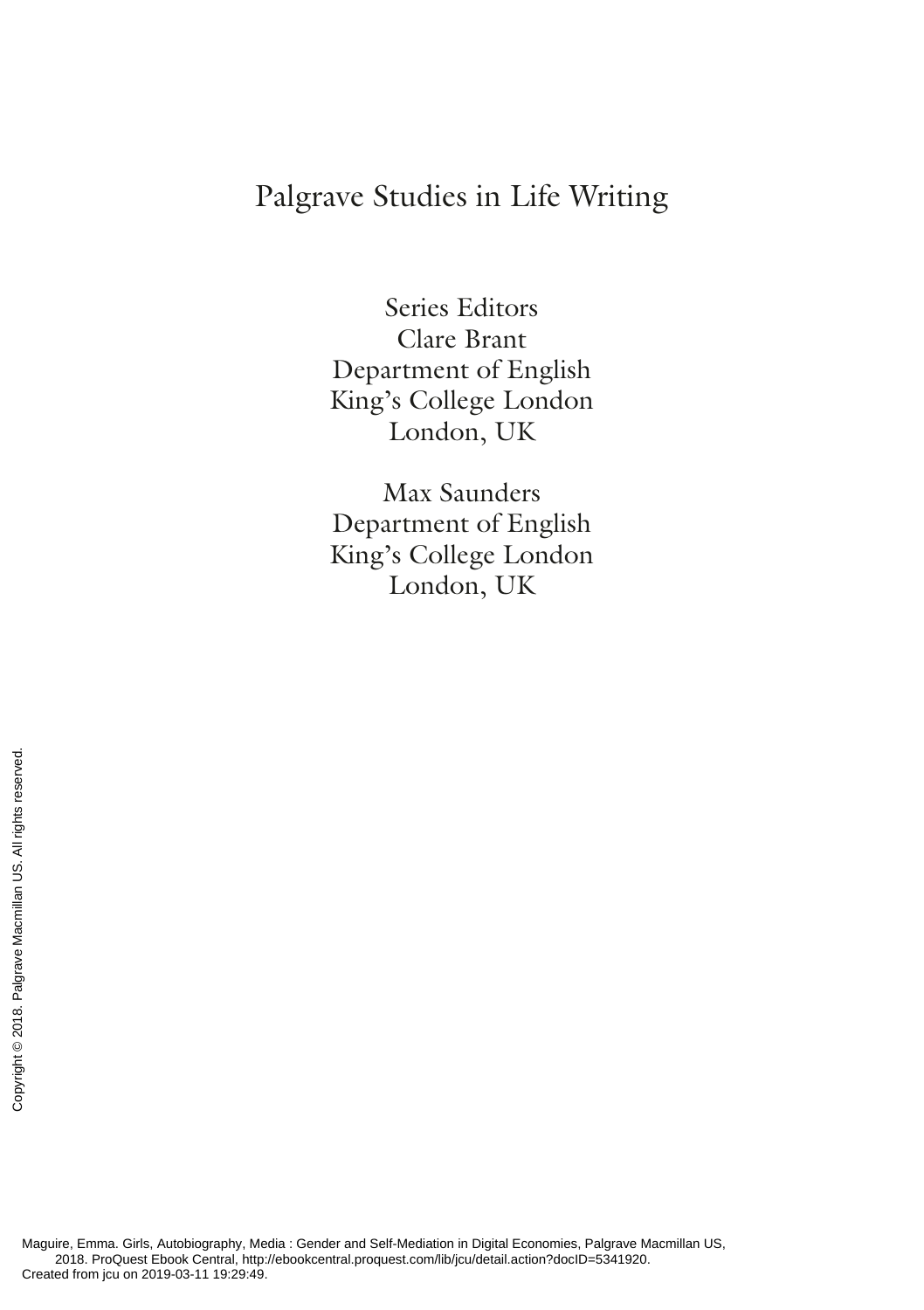This series features books that address key concepts and subjects, with an emphasis on new and emergent approaches. It offers specialist but accessible studies of contemporary and historical topics, with a focus on connecting life writing to themes with cross-disciplinary appeal. The series aims to be the place to go to for current and fresh research for scholars and students looking for clear and original discussion of specific subjects and forms; it is also a home for experimental approaches that take creative risks with potent materials.

The term 'Life Writing' is takenbroadly so as to reflect the academic, public and global reach of life writing, and to continue its democratic tradition. The series seeks contributions that address contexts beyond traditional territories – for instance, in the Middle East, Africa and Asia. It also aims to publish volumes addressing topics of general interest (such as food, drink, sport, gardening) with which life writing scholarship can engage in lively and original ways, as well as to further the political engagement of life writing especially in relation to human rights, migration, trauma and repression, sadly also persistently topical themes. The series looks for work that challenges and extends how life writing is understood and practised, especially in a world of rapidly changing digital media; that deepens and diversifies knowledge and perspectives on the subject, and which contributes to the intellectual excitement and the world relevance of life writing.

More information about this series at <http://www.palgrave.com/gp/series/15200>

Maguire, Emma. Girls, Autobiography, Media : Gender and Self-Mediation in Digital Economies, Palgrave Macmillan US, 2018. ProQuest Ebook Central, http://ebookcentral.proquest.com/lib/jcu/detail.action?docID=5341920.<br>Created from icu on 2019-03-11 19:29:49. More information<br>
<u>http</u>://www.pal<br>  $\frac{1}{2}$ <br>  $\frac{1}{2}$ <br>  $\frac{1}{2}$ <br>  $\frac{1}{2}$ <br>  $\frac{1}{2}$ <br>  $\frac{1}{2}$ <br>  $\frac{1}{2}$ <br>  $\frac{1}{2}$ <br>  $\frac{1}{2}$ <br>  $\frac{1}{2}$ <br>  $\frac{1}{2}$ <br>  $\frac{1}{2}$ <br>  $\frac{1}{2}$ <br>  $\frac{1}{2}$ <br>  $\frac{1}{2}$ <br>  $\frac{1}{2}$ <br>  $\frac{1}{2}$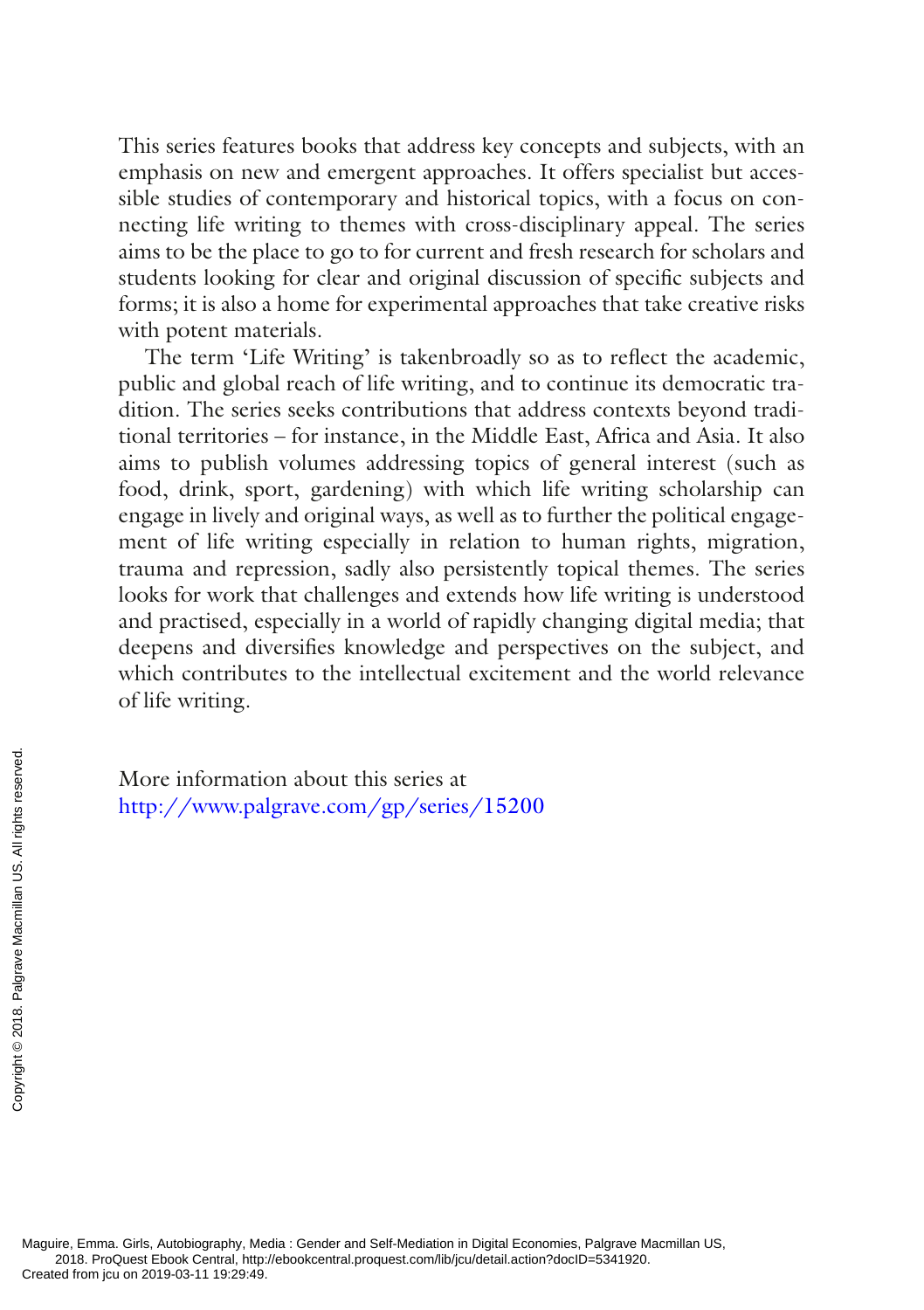Emma Maguire

# Girls, Autobiography, Media

Gender and Self-Mediation in Digital Economies



Maguire, Emma. Girls, Autobiography, Media : Gender and Self-Mediation in Digital Economies, Palgrave Macmillan US, 2018. ProQuest Ebook Central, http://ebookcentral.proquest.com/lib/jcu/detail.action?docID=5341920.<br>Created from icu on 2019-03-11 19:29:49. Peologies and the season of the season of the season of the season of the season of the season of the season of the copyright Created from jcu on 2019-03-11 19:29:49.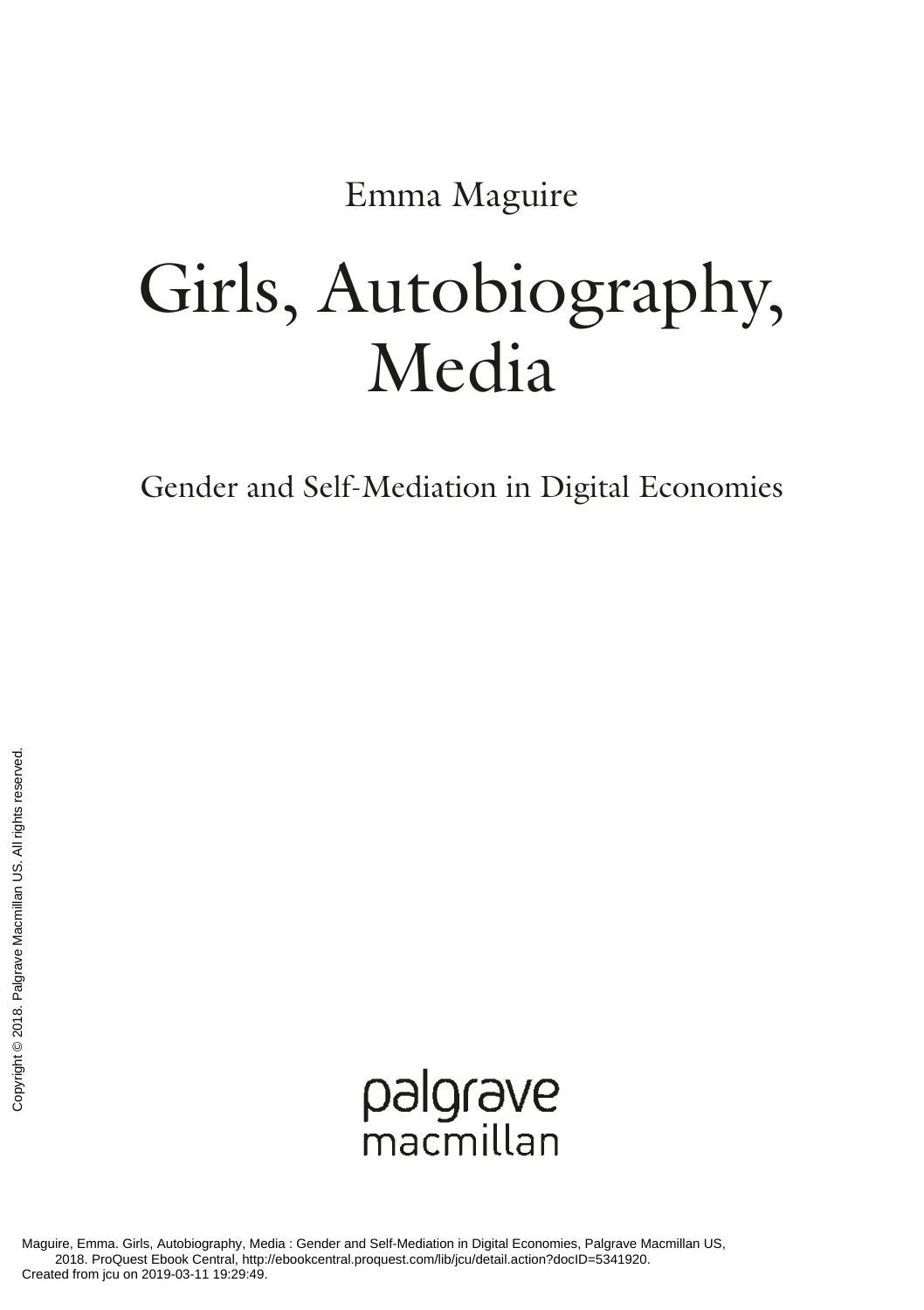Emma Maguire James Cook University Townsville, QLD, Australia

Palgrave Studies in Life Writing ISBN 978-3-319-74236-6 ISBN 978-3-319-74237-3 (eBook) <https://doi.org/10.1007/978-3-319-74237-3>

Library of Congress Control Number: 2018934696

© The Editor(s) (if applicable) and The Author(s) 2018

This work is subject to copyright. All rights are solely and exclusively licensed by the Publisher, whether the whole or part of the material is concerned, specifically the rights of translation, reprinting, reuse of illustrations, recitation, broadcasting, reproduction on microfilms or in any other physical way, and transmission or information storage and retrieval, electronic adaptation, computer software, or by similar or dissimilar methodology now known or hereafter developed.

The use of general descriptive names, registered names, trademarks, service marks, etc. in this publication does not imply, even in the absence of a specific statement, that such names are exempt from the relevant protective laws and regulations and therefore free for general use. The publisher, the authors and the editors are safe to assume that the advice and information in this book are believed to be true and accurate at the date of publication. Neither the publisher nor the authors or the editors give a warranty, express or implied, with respect to the material contained herein or for any errors or omissions that may have been made. The publisher remains neutral with regard to jurisdictional claims in published maps and institutional affiliations. Translation, reprintif<br>
microfilms or in any<br>
electronic adaptatio<br>
known or hereafter<br>
The use of general d<br>
publication does no<br>
exempt from the rel<br>
The publisher, the a<br>
in this book are be<br>
publisher nor the at<br>
the

Cover illustration: Nanette Hoogslag / Alamy Stock Photo

Printed on acid-free paper

This Palgrave Macmillan imprint is published by Springer Nature The registered company is Springer International Publishing AG The registered company address is: Gewerbestrasse 11, 6330 Cham, Switzerland

Maguire, Emma. Girls, Autobiography, Media : Gender and Self-Mediation in Digital Economies, Palgrave Macmillan US, 2018. ProQuest Ebook Central, http://ebookcentral.proquest.com/lib/jcu/detail.action?docID=5341920.<br>Created from icu on 2019-03-11 19:29:49.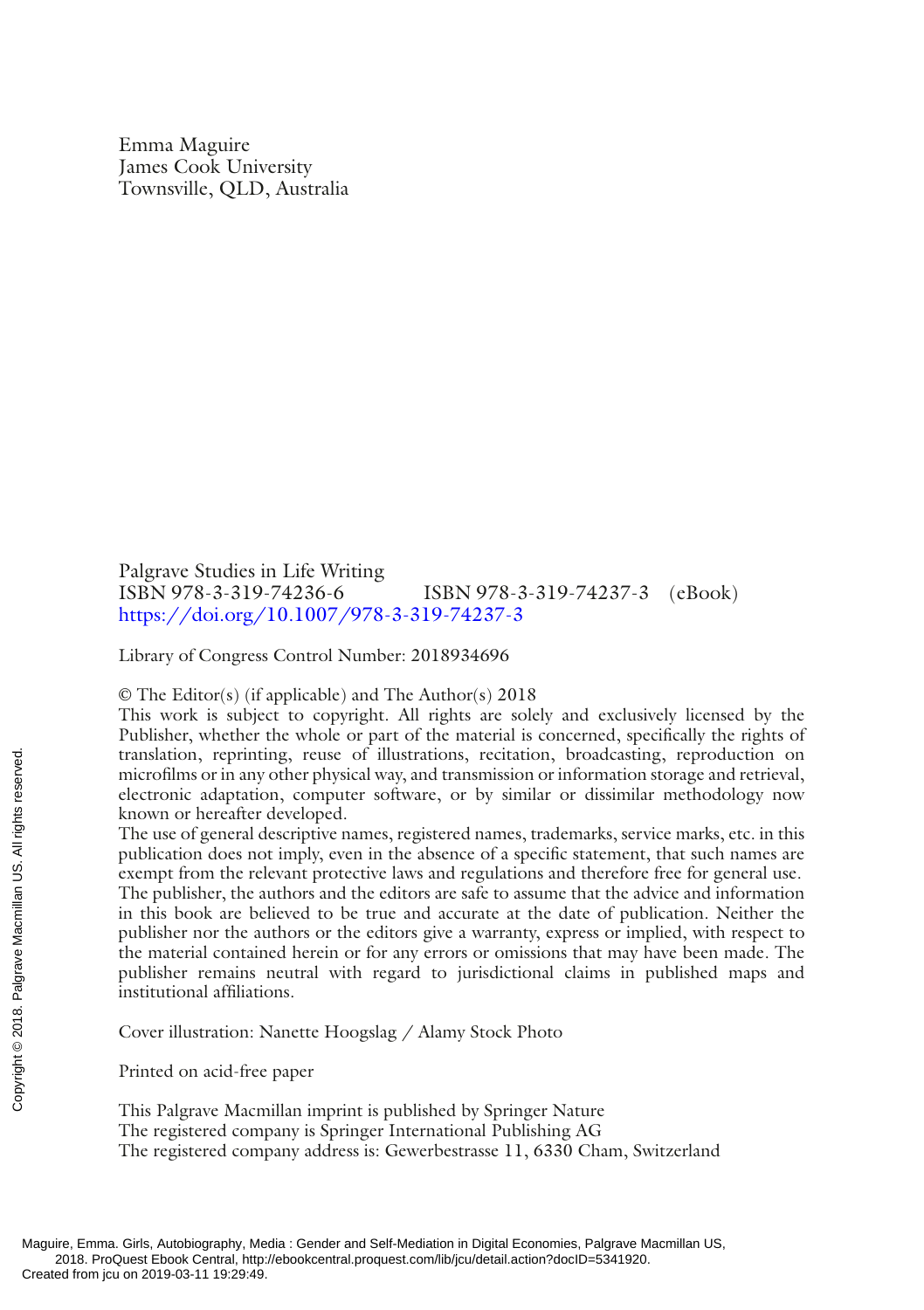*This book is dedicated to all of the girls and young women who, despite it all, insist on taking up space.*

Maguire, Emma. Girls, Autobiography, Media : Gender and Self-Mediation in Digital Economies, Palgrave Macmillan US, 2018. ProQuest Ebook Central, http://ebookcentral.proquest.com/lib/jcu/detail.action?docID=5341920. Peologies and the season of the season of the season of the season of the season of the season of the season of the copyright Created from jcu on 2019-03-11 19:29:49.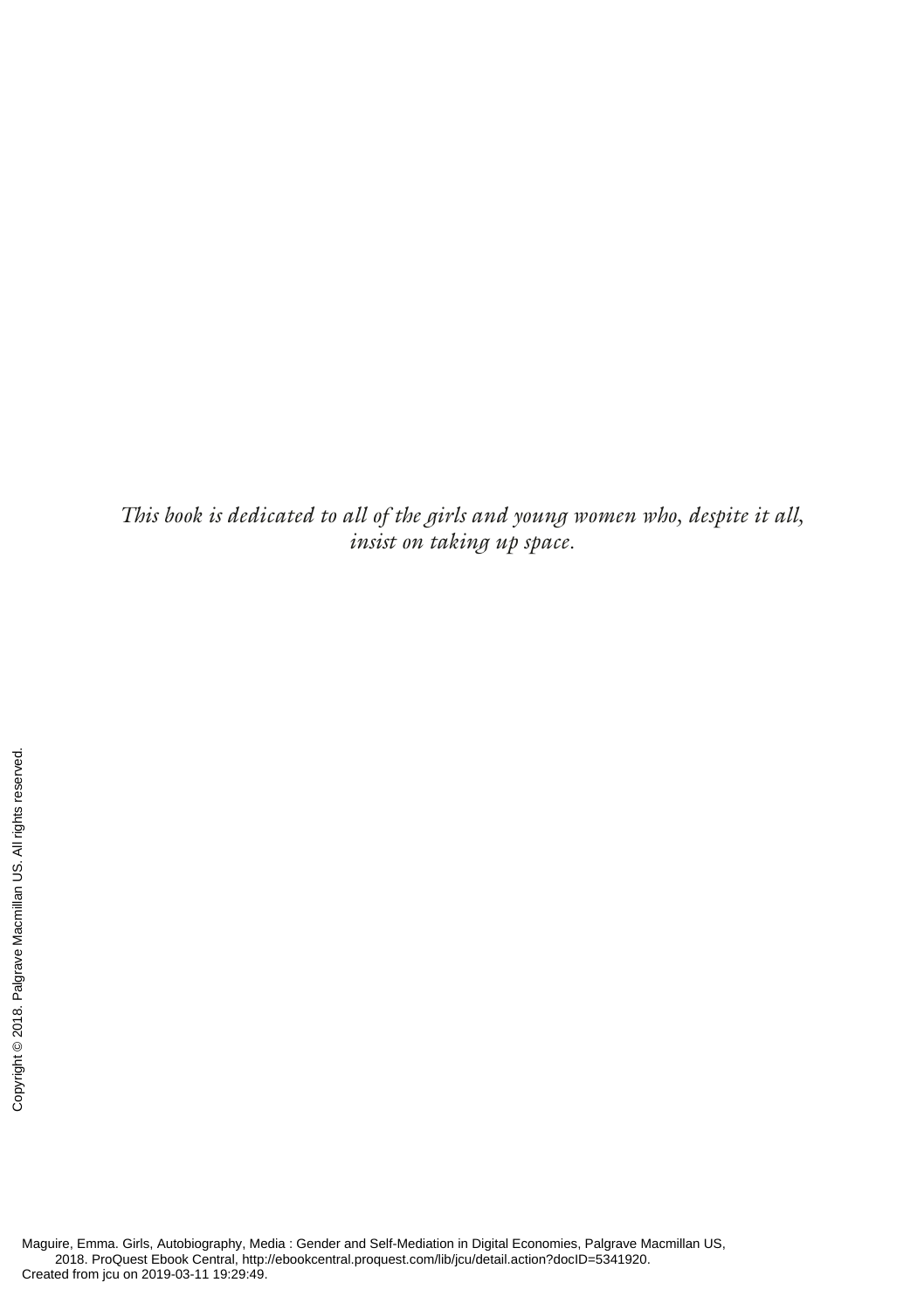#### Acknowledgements

A shorter version of Chap. 4 appeared in *Biography* 38.1 (2015); thanks to Lucinda Rasmussen for her extremely valuable editorial comments on that version of the research. This work was helped greatly by funding received from the Faculty of Education, Humanities and Law at Flinders University to support my travel to Banff, Canada to attend the International Auto/ Biography Association (IABA) conference in 2014. The faculty and Flinders University both helped to fund a research field trip that I undertook in 2014 to several zine archives in the US, for which I am grateful.

I have been fortunate to have the support of many others in the process of writing this book.

Thanks to Camille Davies, Ben Doyle, and all at Palgrave Macmillan. To Clare Brant and Max Saunders for our short but valuable conversations at IABA conferences, and also for their work as editors of the Palgrave Studies in Life Writing Series.

Thanks to Esther Fan, Sara Fan, Olivia Park, Andrew Smales, Jenna Mourey, and Alex Wrekk for giving permission to reprint their images here.

The IABA community: I owe so much to the wonderful, generous scholars who make this field what it is. Especial thanks to Craig Howes for his exemplary leadership—I have never met such an inclusive, tireless, giving, and incisive scholar: we are so lucky to benefit from your knowledge and experience. To Julie Rak for her leadership, encouragement, support, and for her scholarship which has been so incredibly influential on my work and thinking. To all of the people who watched, asked questions, and offered feedback on conference papers that developed research for From the season of writing this b<br>
Thanks to C:<br>
To Clare Brant  $\varepsilon$ <br>
at IABA confere<br>
Studies in Life V<br>
Thanks to E:<br>
Mourey, and A<br>
here.<br>
The IABA c<br>
scholars who mas<br>
his exemplary le<br>
ing, and incisive<br>
and experien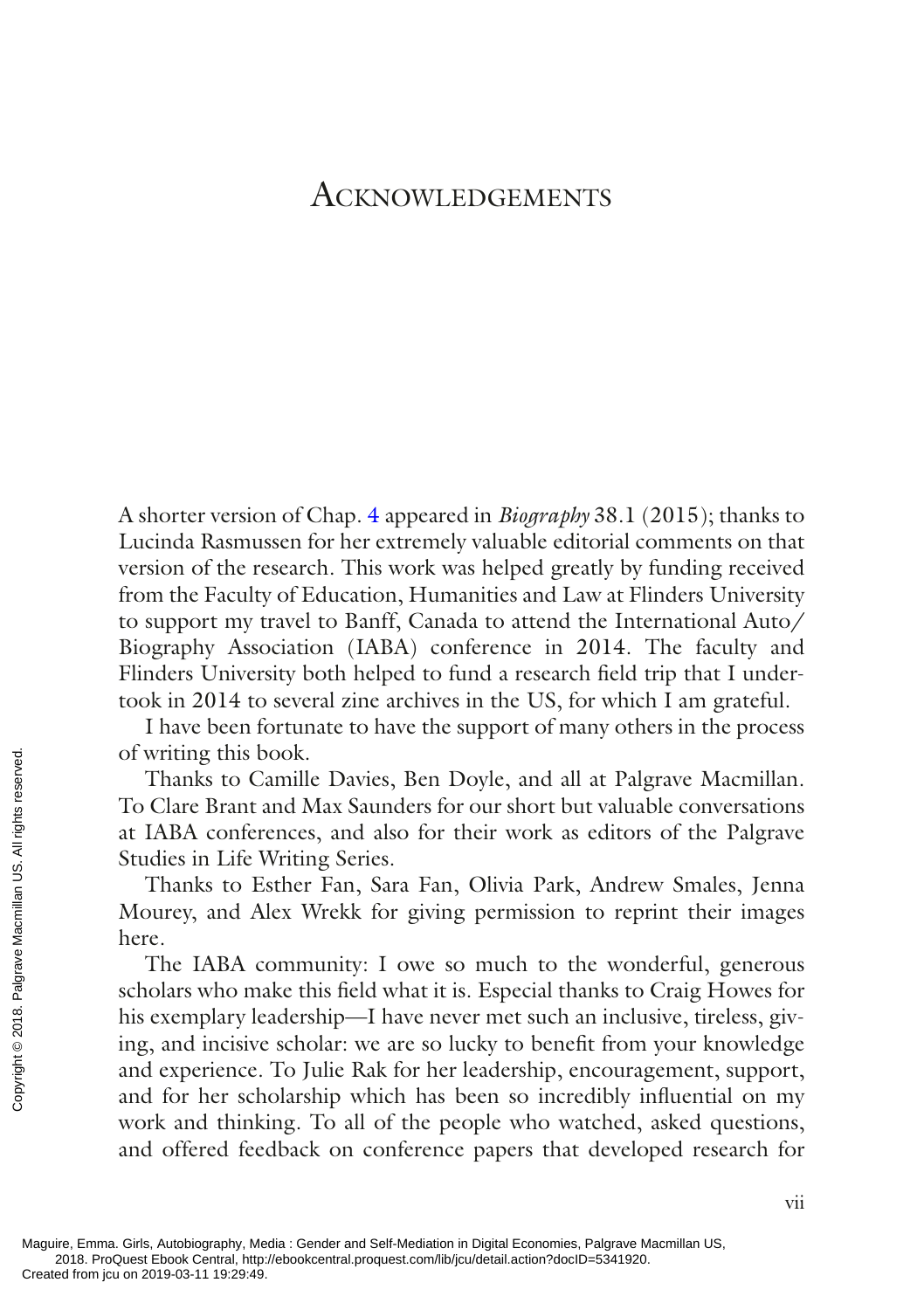this book, thank you. I would like to offer particular thanks to Paul Arthur, Ash Barnwell, Ricia Chansky, Cynthia Franklin, Rob Gallagher, Emily Hipchen, Claire Lynch, Joel Haffner, Laurie McNeill, and Nicole Matthews. And to the organisers of these conferences: Julie Rak (IABA 2014), Amy-Katerini Prodromou (IABA 2016), Kate Douglas and Kylie Cardell (IABA Asia-Pacific 2015), Donna Lee Brien (IABA Asia-Pacific 2017), and Clare Brant and Max Saunders (IABA Europe 2017), thank you for all of the work put in by you and your teams. These conferences have been so important and so special.

Thanks also to excellent postgraduates and early career researchers in the IABA community, especially: Ana Horvat, Daniel Juckes, Ümit Kennedy, Sarah McRae, Olga Michael, Marie O'Rourke, Leila Pazargadi, Astrid Rasch, Rachel Spencer, Daniella Trimboli, and Alex Winder.

To my collaborators and friends Maria Faini and Orly Lael Netzer: I feel so lucky to have been part of creating something special with you both. You each continue to inspire and motivate me to do good work and fight the good fight. My greatest hope is that we continue to find excuses to work together for many years to come.

To the Flinders Life Narrative Research Group for many workshops, writing lock-ins, and events that contributed to shaping this research.

To Tully Barnett and Son Vivienne for organising events that I feel very lucky to have taken part in. To Larissa Hjorth for her considered and useful feedback on an early iteration of my research on camgirls.

To Julia Watson for her detailed comments and recommendations on an early version of this project. To John Zuern, for your invaluable feedback and encouragement, and your continued generosity and support. You are truly one of the good guys. To Anna Poletti, who gave extensive and valued feedback and advice, particularly in the early stages of writing, and for whose insightful and incisive conversation I am incredibly grateful. Anna, we are so lucky in Auto/Biography Studies, to have your ideas and your voice to move discussion forward. To Julia Wat:<br>
an early version<br>
back and encouvers on back and encouvers of the control of the carded and for whose in Anna, we are so your voice to move of encouvers of encouvers of encouvers of encouvers reserved.<br>
Sinc

Kylie Cardell's support and enthusiasm for this project has been a vital source of encouragement, and I am grateful for her intellectual rigour which has improved my thinking, writing, and this research.

Lauren Butterworth, Alicia Carter, and Melanie Pryor: without you, academia (and life) would be much less fun and interesting. I am continually awed and inspired by you remarkable women. I can't thank you enough for your friendship and for all of our conversations which have helped shape my ideas and clarify my thinking about gender and culture.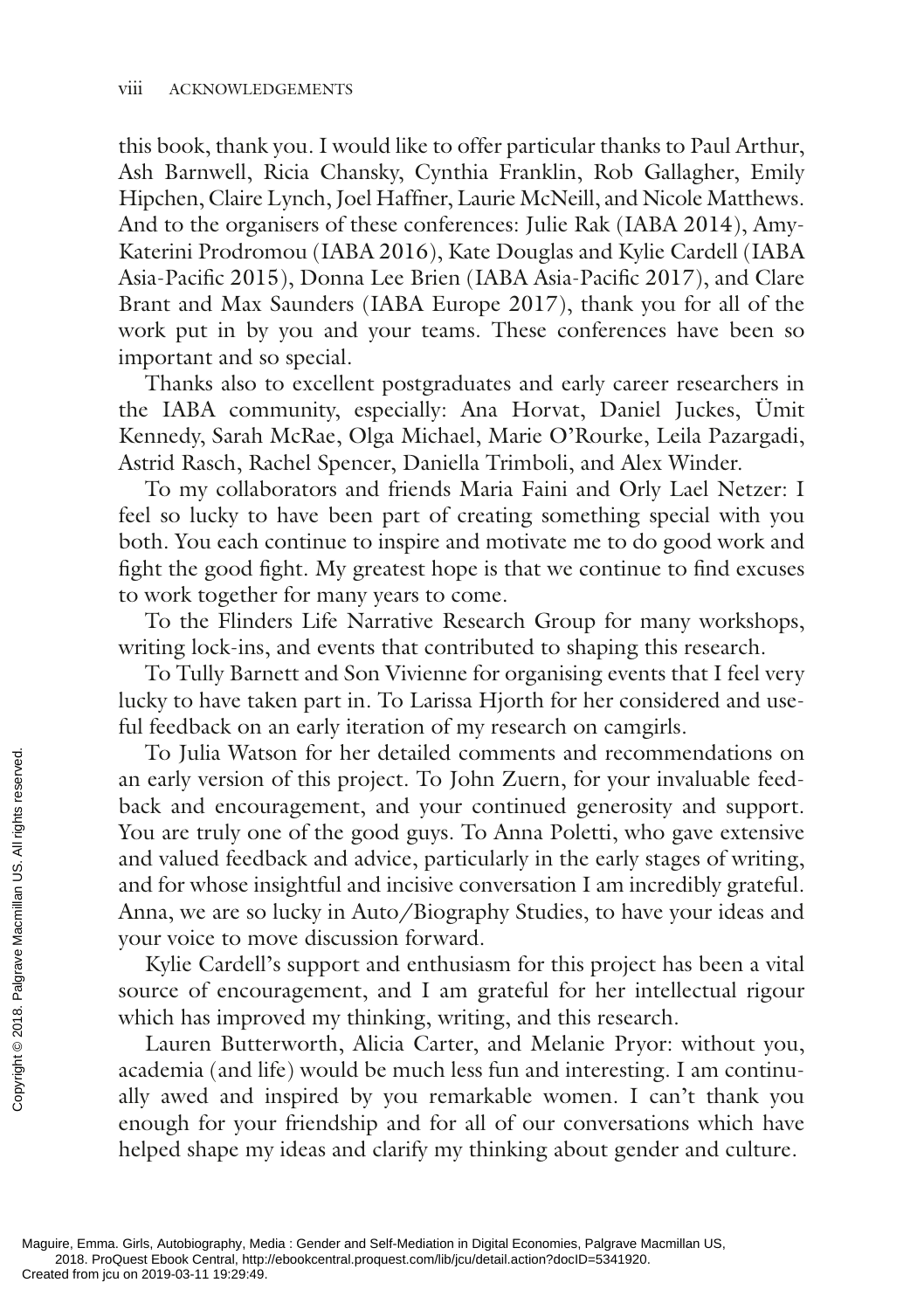I cannot adequately express my profound gratitude for the mentorship, wisdom, generosity, support, and friendship of Kate Douglas, from whom I have learned so much.

To my family: your love, hearty encouragement, and belief in my capabilities has meant the world to me.

And at last, to my strongest ally and fiercest supporter, Simon Gould, for everything. There are no words that can describe what your support means to me and no scale that can measure the impact you have had on my life and work. Thank you.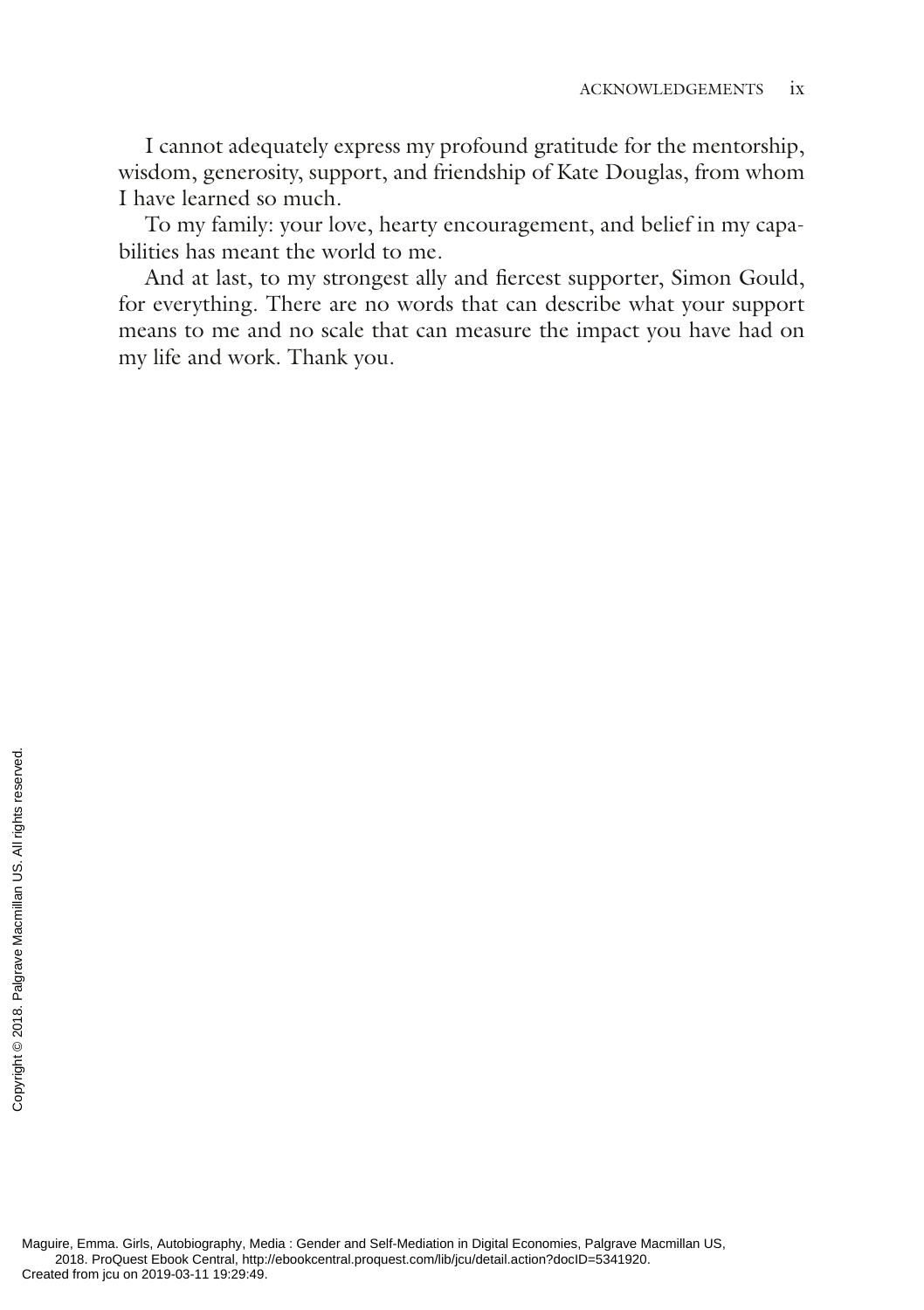#### **CONTENTS**

|                                                              | 1                       | <b>Introduction: Girls, Autobiography, Media</b>                                                                                                                                                                                                                      | 1   |
|--------------------------------------------------------------|-------------------------|-----------------------------------------------------------------------------------------------------------------------------------------------------------------------------------------------------------------------------------------------------------------------|-----|
|                                                              | $\overline{2}$          | <b>Camgirls: Surveillance and Feminine Embodiment</b><br>in Lifecasting Practice                                                                                                                                                                                      | 27  |
|                                                              | 3                       | <b>Negotiating the Anti-Girl: Articulating Punk</b><br><b>Girlhood in the Online Diary</b>                                                                                                                                                                            | 53  |
|                                                              | $\overline{\mathbf{4}}$ | Self-Branding and Hotness in the YouTube Video<br><b>Blogs of Jenna Marbles</b>                                                                                                                                                                                       | 83  |
|                                                              | 5                       | <b>Fangirling as Feminist Auto Assemblage:</b><br><b>Tavi Gevinson and Participatory Audienceship</b>                                                                                                                                                                 | 107 |
| Copyright © 2018. Palgrave Macmillan US. All rights reserved | 6                       | Sad Asian Girls and Collaborative Auto Assemblage:<br><b>Mobilising Cross-Platform Collective Life Narratives</b>                                                                                                                                                     | 139 |
|                                                              | 7                       | <b>Eyebrows on What? Girls and Viral Economies</b>                                                                                                                                                                                                                    | 157 |
|                                                              |                         |                                                                                                                                                                                                                                                                       |     |
|                                                              |                         |                                                                                                                                                                                                                                                                       | xi  |
|                                                              |                         | Maguire, Emma. Girls, Autobiography, Media: Gender and Self-Mediation in Digital Economies, Palgrave Macmillan US,<br>2018. ProQuest Ebook Central, http://ebookcentral.proquest.com/lib/jcu/detail.action?docID=5341920.<br>Created from jcu on 2019-03-11 19:29:49. |     |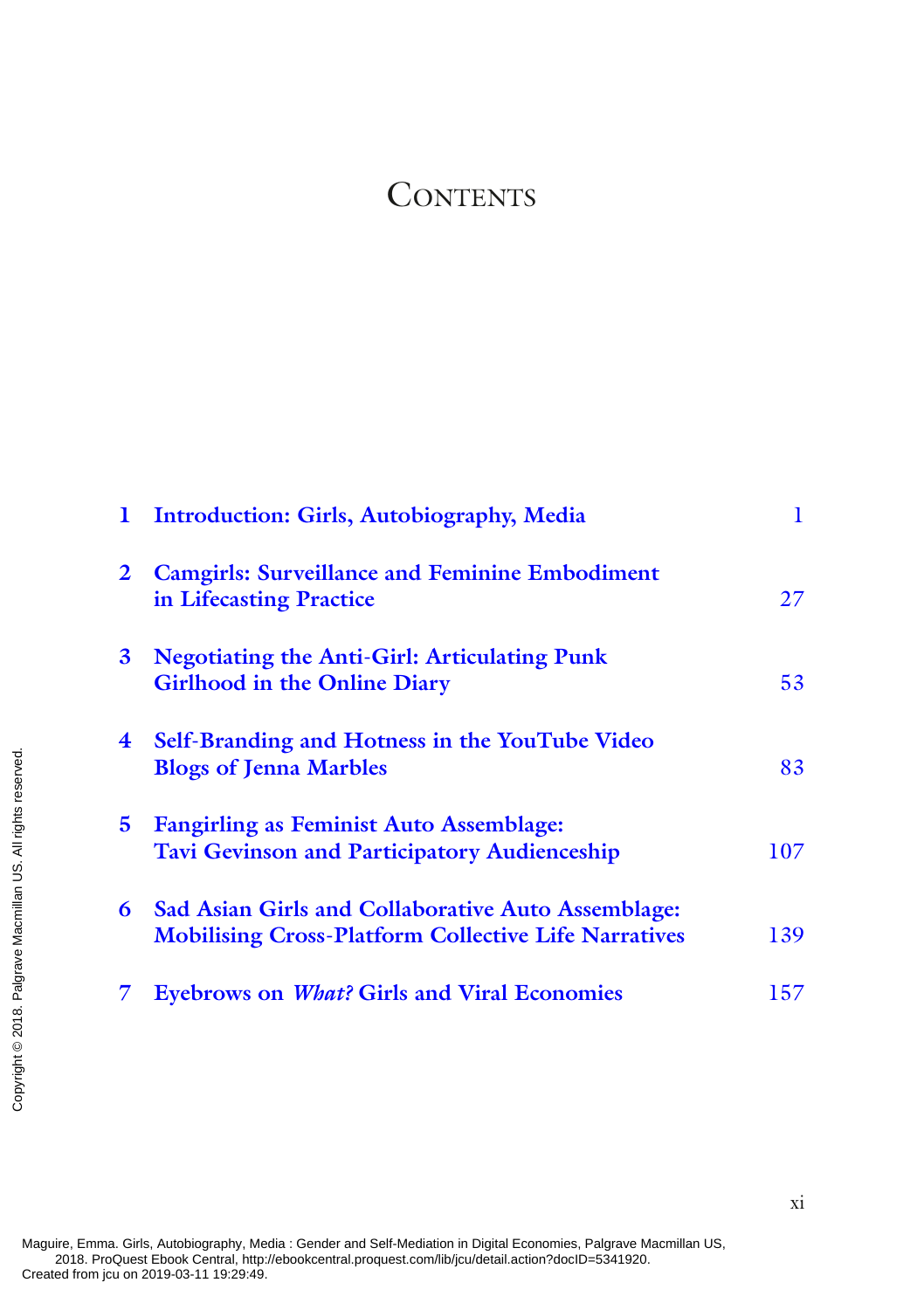| 8 Hoaxing Instagram: Amalia Ulman Exposes the Tropes<br>of #Instagirlhood | 175 |
|---------------------------------------------------------------------------|-----|
| 9 Conclusion                                                              | 205 |
| Index                                                                     |     |

Maguire, Emma. Girls, Autobiography, Media : Gender and Self-Mediation in Digital Economies, Palgrave Macmillan US, 2018. ProQuest Ebook Central, http://ebookcentral.proquest.com/lib/jcu/detail.action?docID=5341920. Peologies and the season of the season of the season of the season of the season of the season of the season of the copyright Created from jcu on 2019-03-11 19:29:49.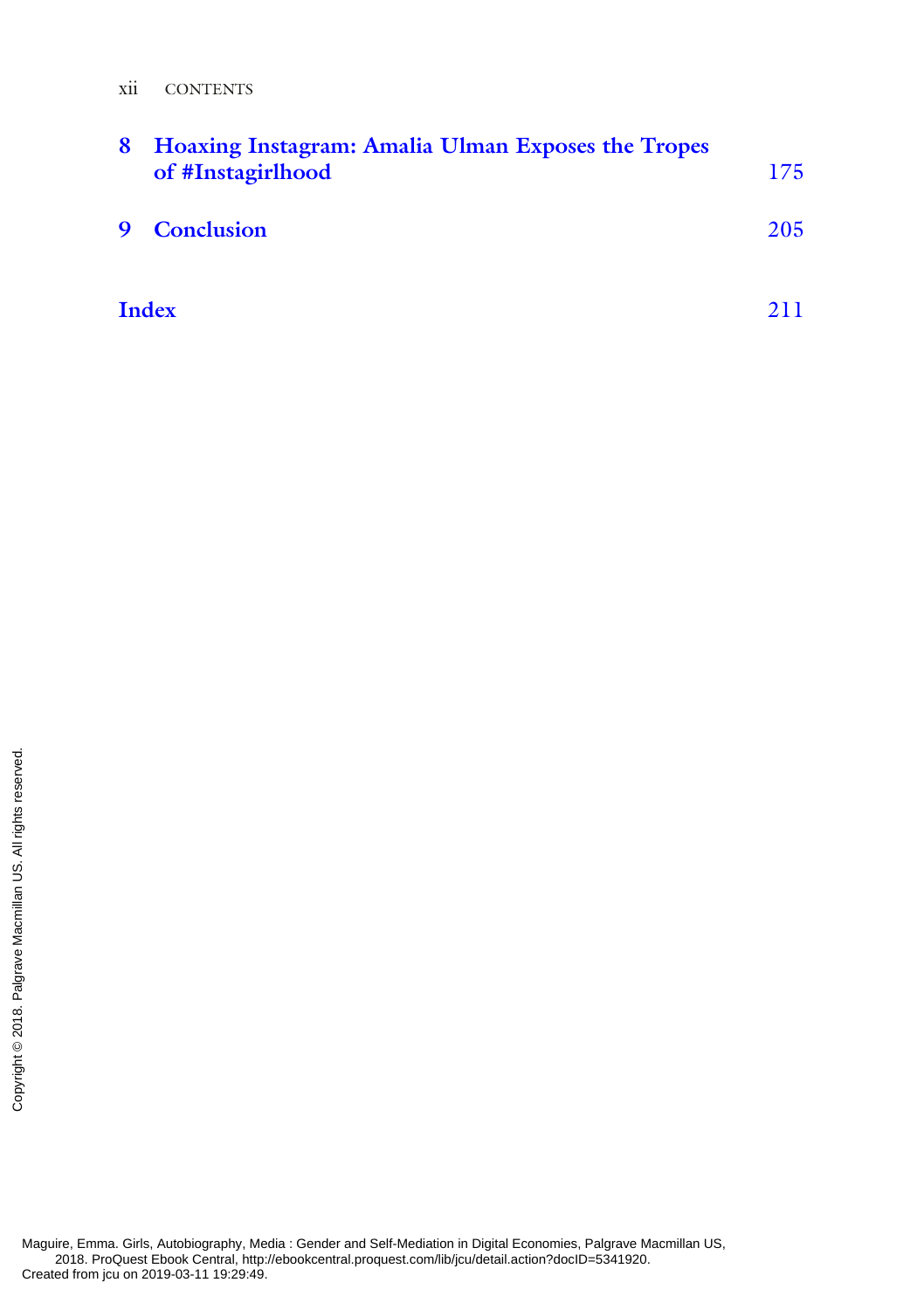### LIST OF FIGURES

|                                                              | Fig. $3.1$                               | Many of Wrekk's zines are half-size zines like this one.<br>They allow space to play with the intersection of visual<br>and textual elements (Image Brainscan #21 appears here                                                                                                              |      |
|--------------------------------------------------------------|------------------------------------------|---------------------------------------------------------------------------------------------------------------------------------------------------------------------------------------------------------------------------------------------------------------------------------------------|------|
|                                                              |                                          | with thanks to Alex Wrekk)                                                                                                                                                                                                                                                                  | 61   |
|                                                              | Fig. $3.2$                               | Screenshot of DiaryLand's interface in 2017. Things haven't<br>changed much since the year 2000 (Image reproduced with                                                                                                                                                                      |      |
|                                                              |                                          | thanks to Andrew Smales)                                                                                                                                                                                                                                                                    | 72   |
|                                                              | Fig. $4.1$                               | The thumbnail image for Mourey's (2010) video plays on<br>demand for both beauty tutorials and images of attractive                                                                                                                                                                         |      |
|                                                              | Fig. $4.2$                               | young women (Image appears here courtesy of Jenna Mourey)<br>Video still from "How to Trick People into Thinking You're<br>Good Looking". Mourey uses humour to layer her audience's<br>perception of who she is (Image appears here courtesy                                               | 86   |
|                                                              |                                          | of Jenna Mourey)                                                                                                                                                                                                                                                                            | 95   |
|                                                              | Fig. $4.3$                               | "About Me" on the Jenna Marbles website. Textual and visual<br>signs combine to construct the Jenna Marbles self-brand                                                                                                                                                                      |      |
| Copyright © 2018. Palgrave Macmillan US. All rights reserved | Fig. $6.1$                               | (Image appears here courtesy of Jenna Mourey)<br>Video still from "Have You Eaten?" Olivia and Esther each<br>appear on video, playing themselves. Their visual<br>representations consume food as the video plays, but also<br>restrictive norms. The off-camera voice asks "You've gained | 97   |
|                                                              |                                          | weight, haven't you?" (Image appears here courtesy of Esther<br>Fan and Olivia Park)                                                                                                                                                                                                        | 147  |
|                                                              |                                          |                                                                                                                                                                                                                                                                                             |      |
|                                                              |                                          |                                                                                                                                                                                                                                                                                             | xiii |
|                                                              | Created from jcu on 2019-03-11 19:29:49. | Maguire, Emma. Girls, Autobiography, Media: Gender and Self-Mediation in Digital Economies, Palgrave Macmillan US,<br>2018. ProQuest Ebook Central, http://ebookcentral.proquest.com/lib/jcu/detail.action?docID=5341920.                                                                   |      |